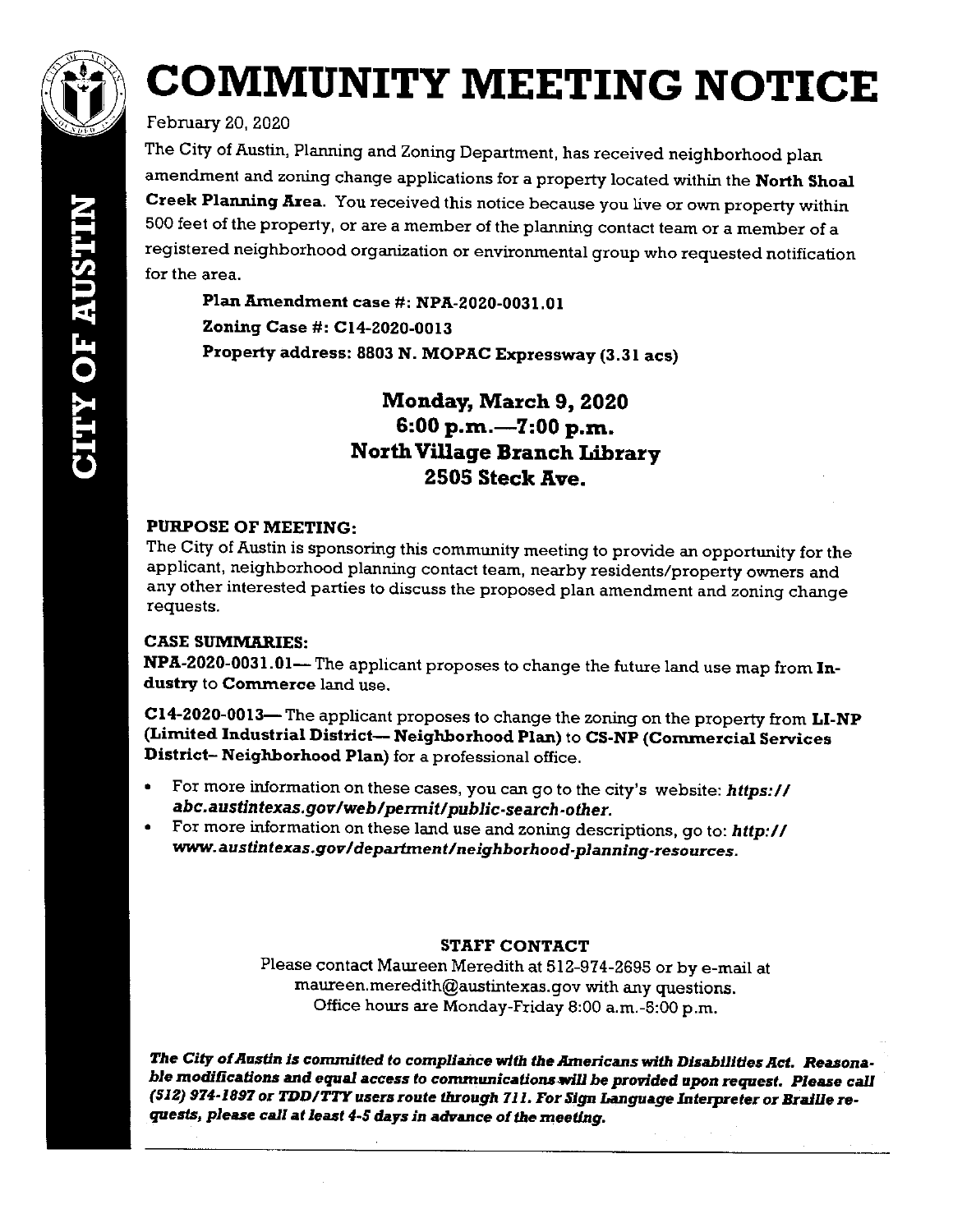

## **AVISO DE REUNI6N COMUNITARIA**

#### 20 de febrero de 2020

La Ciudad de Austin, Departamento de Planificación y Zonificación, ha recibido solicitudes de modificación del plan de vecindario y cambio de zonificación para una propiedad ubicada dentro de la **Area de Planificacion Combinada de North Shoal Creek.** Recibi6 usted este aviso porque vive o es dueno de una propiedad a menos de 500 pies de la propiedad mencionada abajo, o es miembro del equipo de contacto de planificaci6n o miembro de una organizaci6n vecinal registrada o grupo ambiental que solicit6 las notificaciones de esta área.

**Caso de enmienda del plan#: NPA-2020-0031.01 Caso de zonificacion#: Cl4-2020-0013 Direccion de propiedad pidiendo cambios: 8803 N. MOPAC Expressway** 

#### **lunes 9 de marzo de 2020 6:00 p.m.-7:00 p.m. North Village Branch Library 2505 Steck Ave.**

#### **PROPOSITO DE LA REUNION:**

La Ciudad de Austin está patrocinando esta reunión comunitaria para dar una oportunidad para que el solicitante de cambios propietarios, el equipo de contacto de planificacion del vecindario, los residents, dueños de propiedades cercanas y cualquier otra persona interesada puedan discutir el propuesto cambio al plan y cambio de zonificación.

#### **RESUMEN DE CASOS:**

**NPA-2020-0031.01-** El solicitante propone cambiar el mapa usos futures de terreno de **Industria** a **Comercio.** 

**C14-2020-0013-El** solicitante propone carnbiar la zonificaci6n de la propiedad de LI-NP **(Distrito Industrial Limitado** - Plan de Vecindad) a CS-NP **(Distrito de Servicios Comerciales** - Plan de Vecindad) para una oficina profesional.

Si necesita mas informaci6n en espafiol sobre esta reunion, favor de Hamar a *Jesse Gutierrez*  al (512) 974-1606 o por correo electrónico a Jesse.Gutierrez@austintexas.gov. Para solicitar un *interprete de espaiiol para la reunion, tambien llame a Jesse.* 

- Para obtener mas informaci6n sobre estos casos, puede ir al sitio web de la ciudad: *https:* I I *abc. austintexas.govlweblpennitlpublic-search-other.*
- Para obtener más información sobre el uso de la tierra y las descripciones de zonificación, visite: http://www.austintexas.gov/department/neighborhood-planning*resources*

#### **CONTACTO DEL PERSONAL**

Por favor contactar Maureen Meredith at 512-974-2695 o por correo electrónico a **maureen.meredith@austintexas.gov** con cualquier pregunta. Las horas de oficina son de lunes a Viernes **8:00 a.m.-5:00 p.m.** 



La Ciudad de Austin se compromete a cumplir con el Decreto de los Americanos Incapacitados. *Con solo solicitarlo se proveeran modilicaciones e igual acceso* **a** *comunicaciones. Para infor***macion** *favor de llamar* **a** *(S12) 914-1891 o TDD 111. Para* **un** *interprete del lenguaje de seiiales* **o**  *solicitudes de Braille, por favor,* **nos** *Uame 4* **a** *S dias antes de la reuni6n.*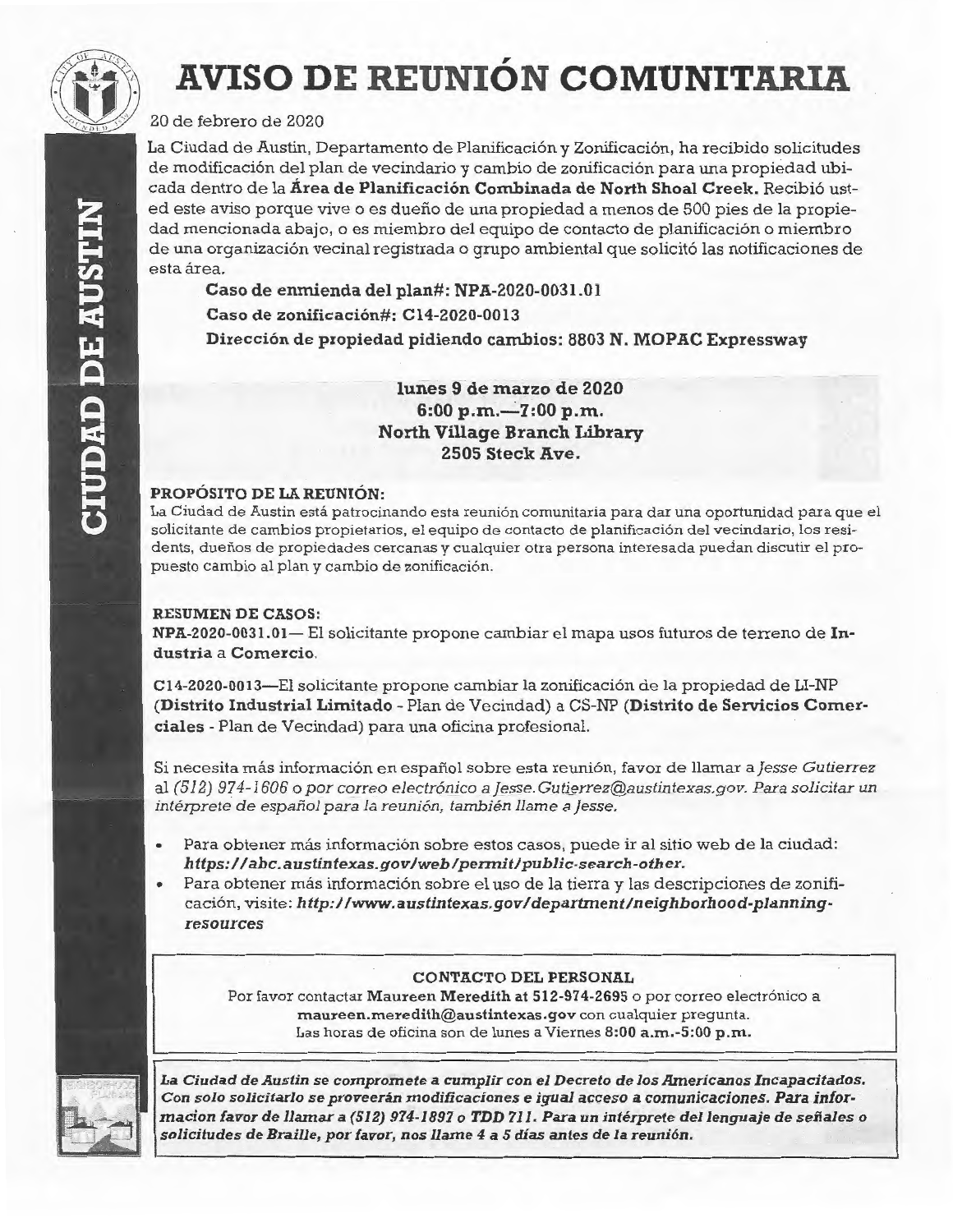

### North Shoal Creek Neighborhood Planning Area NPA-2020-0031.01

This product is for informational purposes and may not have been prepared for or be suitable for legal,<br>engineering, or surveying purposes. It does not represent an on-the-ground survey and represents only the<br>approximate

This product has been produced by the Planning and Zoning Department for the sole purpose of geographic reference. No warranty is made by the City of Austin regarding specific accuracy or completeness.